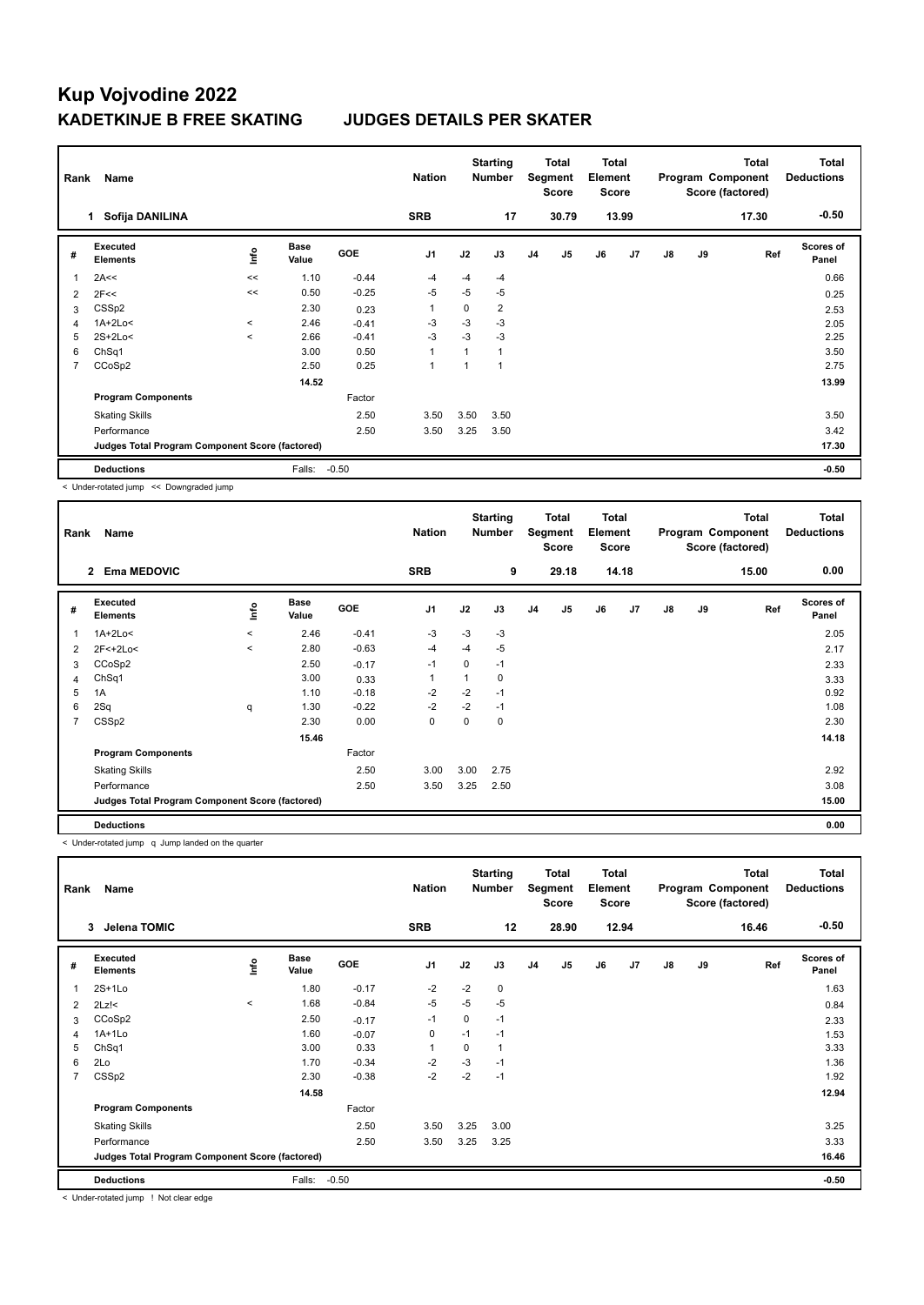| Rank                     | Name                                            |         |                      |            | <b>Nation</b>  |                | <b>Starting</b><br><b>Number</b> |                | Total<br>Segment<br><b>Score</b> | <b>Total</b><br>Element<br><b>Score</b> |       |               |    | <b>Total</b><br>Program Component<br>Score (factored) | Total<br><b>Deductions</b> |
|--------------------------|-------------------------------------------------|---------|----------------------|------------|----------------|----------------|----------------------------------|----------------|----------------------------------|-----------------------------------------|-------|---------------|----|-------------------------------------------------------|----------------------------|
|                          | <b>Milica DJOKOVIC</b><br>4                     |         |                      |            | <b>SRB</b>     |                | 6                                |                | 27.82                            |                                         | 12.36 |               |    | 16.46                                                 | $-1.00$                    |
| #                        | Executed<br><b>Elements</b>                     | lnfo    | <b>Base</b><br>Value | <b>GOE</b> | J <sub>1</sub> | J2             | J3                               | J <sub>4</sub> | J <sub>5</sub>                   | J6                                      | J7    | $\mathsf{J}8$ | J9 | Ref                                                   | <b>Scores of</b><br>Panel  |
| $\overline{\phantom{a}}$ | 2S                                              |         | 1.30                 | $-0.65$    | $-5$           | $-5$           | $-5$                             |                |                                  |                                         |       |               |    |                                                       | 0.65                       |
| $\overline{2}$           | $2T+1T$                                         |         | 1.70                 | $-0.26$    | $-2$           | $-2$           | $-2$                             |                |                                  |                                         |       |               |    |                                                       | 1.44                       |
| 3                        | CCoSp2                                          |         | 2.50                 | 0.00       | 0              | 0              | 0                                |                |                                  |                                         |       |               |    |                                                       | 2.50                       |
| 4                        | ChSq1                                           |         | 3.00                 | 0.50       | $\overline{2}$ | $\overline{2}$ | $-1$                             |                |                                  |                                         |       |               |    |                                                       | 3.50                       |
| 5                        | 2Lo<                                            | $\,<\,$ | 1.36                 | $-0.68$    | $-5$           | $-5$           | $-5$                             |                |                                  |                                         |       |               |    |                                                       | 0.68                       |
| 6                        | $1A+1L0$                                        |         | 1.60                 | 0.00       | $\Omega$       | 0              | 0                                |                |                                  |                                         |       |               |    |                                                       | 1.60                       |
| 7                        | CSSp2                                           |         | 2.30                 | $-0.31$    | $-2$           | $-1$           | $-1$                             |                |                                  |                                         |       |               |    |                                                       | 1.99                       |
|                          |                                                 |         | 13.76                |            |                |                |                                  |                |                                  |                                         |       |               |    |                                                       | 12.36                      |
|                          | <b>Program Components</b>                       |         |                      | Factor     |                |                |                                  |                |                                  |                                         |       |               |    |                                                       |                            |
|                          | <b>Skating Skills</b>                           |         |                      | 2.50       | 3.25           | 3.25           | 3.25                             |                |                                  |                                         |       |               |    |                                                       | 3.25                       |
|                          | Performance                                     |         |                      | 2.50       | 3.50           | 3.25           | 3.25                             |                |                                  |                                         |       |               |    |                                                       | 3.33                       |
|                          | Judges Total Program Component Score (factored) |         |                      |            |                |                |                                  |                |                                  |                                         |       |               |    |                                                       | 16.46                      |
|                          | <b>Deductions</b>                               |         | Falls:               | $-1.00$    |                |                |                                  |                |                                  |                                         |       |               |    |                                                       | $-1.00$                    |

< Under-rotated jump

| Rank | Name                                            |      |                      |            | <b>Nation</b>  |      | <b>Starting</b><br><b>Number</b> |                | Total<br>Segment<br><b>Score</b> | <b>Total</b><br>Element<br><b>Score</b> |                |               |    | Total<br>Program Component<br>Score (factored) | <b>Total</b><br><b>Deductions</b> |
|------|-------------------------------------------------|------|----------------------|------------|----------------|------|----------------------------------|----------------|----------------------------------|-----------------------------------------|----------------|---------------|----|------------------------------------------------|-----------------------------------|
|      | <b>Mila ETEROVIC</b><br>5                       |      |                      |            | <b>SRB</b>     |      | $\overline{2}$                   |                | 27.65                            |                                         | 13.05          |               |    | 14.60                                          | 0.00                              |
| #    | <b>Executed</b><br><b>Elements</b>              | lnfo | <b>Base</b><br>Value | <b>GOE</b> | J <sub>1</sub> | J2   | J3                               | J <sub>4</sub> | J5                               | J6                                      | J <sub>7</sub> | $\mathsf{J}8$ | J9 | Ref                                            | <b>Scores of</b><br>Panel         |
| 1    | $1A+1L0$                                        |      | 1.60                 | $-0.11$    | $-1$           | $-1$ | $-1$                             |                |                                  |                                         |                |               |    |                                                | 1.49                              |
| 2    | CCoSp2                                          |      | 2.50                 | 0.08       | $\mathbf{1}$   | 1    | $-1$                             |                |                                  |                                         |                |               |    |                                                | 2.58                              |
| 3    | ChSq1                                           |      | 3.00                 | 0.50       | 1              |      |                                  |                |                                  |                                         |                |               |    |                                                | 3.50                              |
| 4    | 2Loq                                            | q    | 1.70                 | $-0.51$    | $-3$           | $-3$ | -3                               |                |                                  |                                         |                |               |    |                                                | 1.19                              |
| 5    | 2S                                              |      | 1.30                 | $-0.26$    | $-2$           | $-2$ | $-2$                             |                |                                  |                                         |                |               |    |                                                | 1.04                              |
| 6    | $1A+1L0$                                        |      | 1.60                 | 0.00       | 0              | 0    | 0                                |                |                                  |                                         |                |               |    |                                                | 1.60                              |
| 7    | CSSp1                                           |      | 1.90                 | $-0.25$    | $-2$           | $-1$ | $-1$                             |                |                                  |                                         |                |               |    |                                                | 1.65                              |
|      |                                                 |      | 13.60                |            |                |      |                                  |                |                                  |                                         |                |               |    |                                                | 13.05                             |
|      | <b>Program Components</b>                       |      |                      | Factor     |                |      |                                  |                |                                  |                                         |                |               |    |                                                |                                   |
|      | <b>Skating Skills</b>                           |      |                      | 2.50       | 3.00           | 3.00 | 2.75                             |                |                                  |                                         |                |               |    |                                                | 2.92                              |
|      | Performance                                     |      |                      | 2.50       | 3.25           | 2.75 | 2.75                             |                |                                  |                                         |                |               |    |                                                | 2.92                              |
|      | Judges Total Program Component Score (factored) |      |                      |            |                |      |                                  |                |                                  |                                         |                |               |    |                                                | 14.60                             |
|      | <b>Deductions</b>                               |      |                      |            |                |      |                                  |                |                                  |                                         |                |               |    |                                                | 0.00                              |

q Jump landed on the quarter

| Rank           | Name                                            |         |                      |            | <b>Nation</b> |      | <b>Starting</b><br><b>Number</b> |                | Total<br>Segment<br><b>Score</b> | <b>Total</b><br>Element<br><b>Score</b> |       |               |    | <b>Total</b><br>Program Component<br>Score (factored) | Total<br><b>Deductions</b> |
|----------------|-------------------------------------------------|---------|----------------------|------------|---------------|------|----------------------------------|----------------|----------------------------------|-----------------------------------------|-------|---------------|----|-------------------------------------------------------|----------------------------|
|                | <b>Ada KORIC</b><br>6                           |         |                      |            | <b>BIH</b>    |      | 3                                |                | 25.76                            |                                         | 11.58 |               |    | 14.18                                                 | 0.00                       |
| #              | Executed<br><b>Elements</b>                     | ١nf٥    | <b>Base</b><br>Value | <b>GOE</b> | J1            | J2   | J3                               | J <sub>4</sub> | J <sub>5</sub>                   | J6                                      | J7    | $\mathsf{J}8$ | J9 | Ref                                                   | <b>Scores of</b><br>Panel  |
|                | 2F<                                             | $\prec$ | 1.44                 | $-0.43$    | $-3$          | $-3$ | $-3$                             |                |                                  |                                         |       |               |    |                                                       | 1.01                       |
| 2              | $2Sq+1T$                                        | q       | 1.70                 | $-0.30$    | $-3$          | $-3$ | $-1$                             |                |                                  |                                         |       |               |    |                                                       | 1.40                       |
| 3              | SSp2                                            |         | 1.60                 | 0.00       | 0             | 0    | 0                                |                |                                  |                                         |       |               |    |                                                       | 1.60                       |
| $\overline{4}$ | 2Lo<                                            | $\,<\,$ | 1.36                 | $-0.54$    | -4            | $-4$ | $-4$                             |                |                                  |                                         |       |               |    |                                                       | 0.82                       |
| 5              | 1A+2Lo                                          |         | 2.80                 | $-0.45$    | $-3$          | $-4$ | $-1$                             |                |                                  |                                         |       |               |    |                                                       | 2.35                       |
| 6              | ChSq1                                           |         | 3.00                 | 0.00       | 0             | 0    | 0                                |                |                                  |                                         |       |               |    |                                                       | 3.00                       |
| $\overline{7}$ | CCoSp1                                          |         | 2.00                 | $-0.60$    | $-4$          | $-3$ | $-2$                             |                |                                  |                                         |       |               |    |                                                       | 1.40                       |
|                |                                                 |         | 13.90                |            |               |      |                                  |                |                                  |                                         |       |               |    |                                                       | 11.58                      |
|                | <b>Program Components</b>                       |         |                      | Factor     |               |      |                                  |                |                                  |                                         |       |               |    |                                                       |                            |
|                | <b>Skating Skills</b>                           |         |                      | 2.50       | 2.75          | 2.75 | 2.75                             |                |                                  |                                         |       |               |    |                                                       | 2.75                       |
|                | Performance                                     |         |                      | 2.50       | 3.00          | 3.00 | 2.75                             |                |                                  |                                         |       |               |    |                                                       | 2.92                       |
|                | Judges Total Program Component Score (factored) |         |                      |            |               |      |                                  |                |                                  |                                         |       |               |    |                                                       | 14.18                      |
|                | <b>Deductions</b>                               |         |                      |            |               |      |                                  |                |                                  |                                         |       |               |    |                                                       | 0.00                       |

< Under-rotated jump q Jump landed on the quarter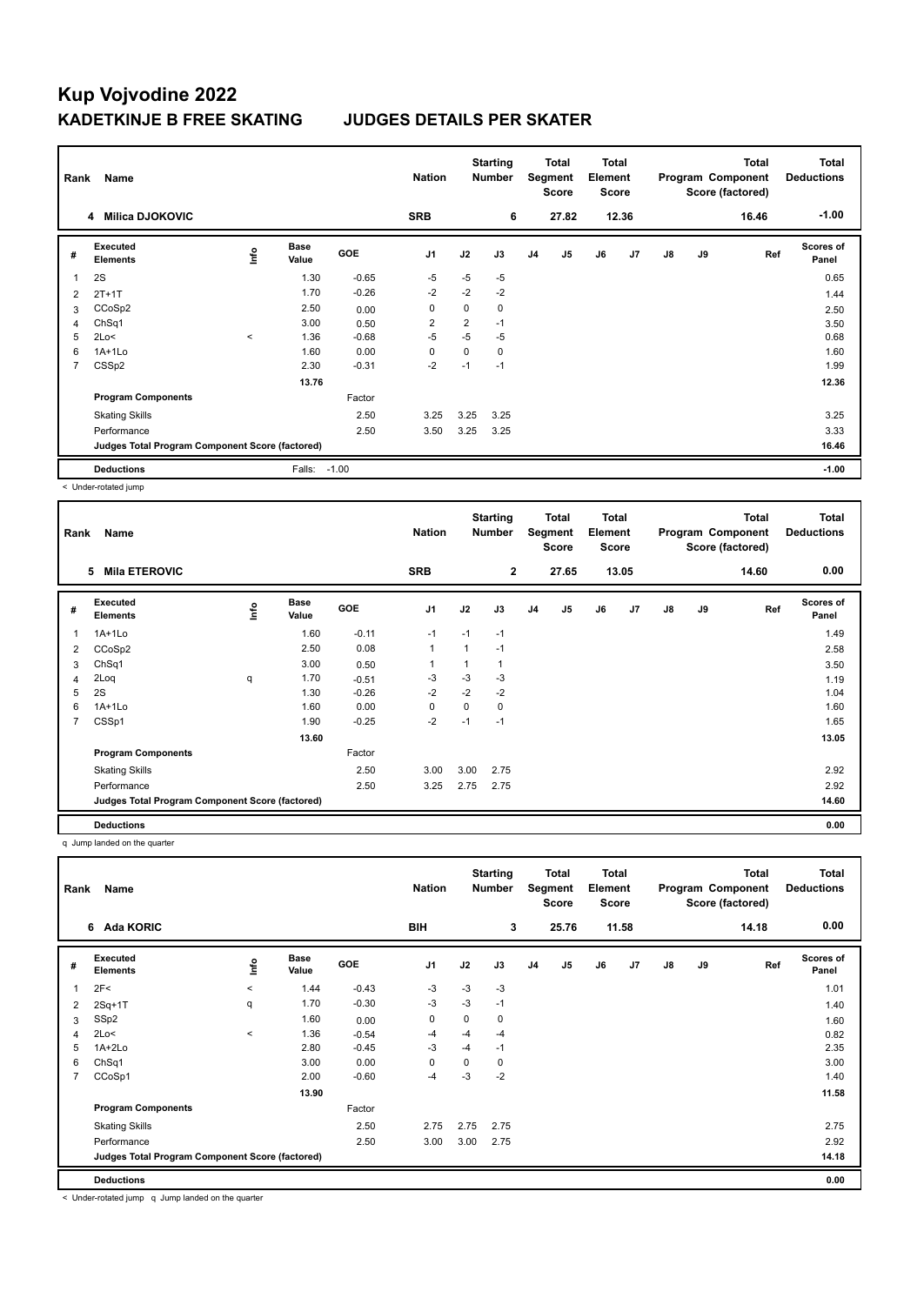| Rank           | Name                                            |             |                      |         | <b>Nation</b>  |                | <b>Starting</b><br><b>Number</b> |                | <b>Total</b><br>Segment<br><b>Score</b> | <b>Total</b><br>Element<br><b>Score</b> |       |    |    | <b>Total</b><br>Program Component<br>Score (factored) |     | <b>Total</b><br><b>Deductions</b> |
|----------------|-------------------------------------------------|-------------|----------------------|---------|----------------|----------------|----------------------------------|----------------|-----------------------------------------|-----------------------------------------|-------|----|----|-------------------------------------------------------|-----|-----------------------------------|
|                | 7 Ivana JOVANOVIC                               |             |                      |         | <b>SRB</b>     |                | 8                                |                | 25.25                                   |                                         | 11.49 |    |    | 13.76                                                 |     | 0.00                              |
| #              | <b>Executed</b><br><b>Elements</b>              | Linfo       | <b>Base</b><br>Value | GOE     | J <sub>1</sub> | J2             | J3                               | J4             | J <sub>5</sub>                          | J6                                      | J7    | J8 | J9 |                                                       | Ref | Scores of<br>Panel                |
| $\mathbf{1}$   | $1A+1Lo$                                        |             | 1.60                 | 0.00    | 0              | 0              | 0                                |                |                                         |                                         |       |    |    |                                                       |     | 1.60                              |
| $\overline{2}$ | CCoSpBV                                         |             | 1.28                 | $-0.04$ | $\mathbf 0$    | $-1$           | 0                                |                |                                         |                                         |       |    |    |                                                       |     | 1.24                              |
| 3              | 2S                                              |             | 1.30                 | $-0.09$ | $-1$           | $-1$           | 0                                |                |                                         |                                         |       |    |    |                                                       |     | 1.21                              |
| $\overline{4}$ | ChSq1                                           |             | 3.00                 | 0.17    | $\mathbf{1}$   | $\mathbf 0$    | 0                                |                |                                         |                                         |       |    |    |                                                       |     | 3.17                              |
| 5              | 1F+1A+SEQ                                       |             | 1.28                 | $-0.07$ | $-1$           | $-1$           | $\mathbf 0$                      |                |                                         |                                         |       |    |    |                                                       |     | 1.21                              |
| 6              | SSp2                                            |             | 1.60                 | 0.16    | $\mathbf{1}$   | $\mathbf{1}$   | $\mathbf{1}$                     |                |                                         |                                         |       |    |    |                                                       |     | 1.76                              |
| $\overline{7}$ | 2S                                              |             | 1.30                 | 0.00    | $\Omega$       | $\mathbf 0$    | 0                                |                |                                         |                                         |       |    |    |                                                       |     | 1.30                              |
|                |                                                 |             | 11.36                |         |                |                |                                  |                |                                         |                                         |       |    |    |                                                       |     | 11.49                             |
|                | <b>Program Components</b>                       |             |                      | Factor  |                |                |                                  |                |                                         |                                         |       |    |    |                                                       |     |                                   |
|                | <b>Skating Skills</b>                           |             |                      | 2.50    | 2.50           | 2.75           | 3.00                             |                |                                         |                                         |       |    |    |                                                       |     | 2.75                              |
|                | Performance                                     |             |                      | 2.50    | 2.75           | 2.50           | 3.00                             |                |                                         |                                         |       |    |    |                                                       |     | 2.75                              |
|                | Judges Total Program Component Score (factored) |             |                      |         |                |                |                                  |                |                                         |                                         |       |    |    |                                                       |     | 13.76                             |
|                | <b>Deductions</b>                               |             |                      |         |                |                |                                  |                |                                         |                                         |       |    |    |                                                       |     | 0.00                              |
|                |                                                 |             |                      |         |                |                |                                  |                |                                         |                                         |       |    |    |                                                       |     |                                   |
|                |                                                 |             |                      |         |                |                | <b>Starting</b>                  |                | <b>Total</b>                            | Total                                   |       |    |    | <b>Total</b>                                          |     | <b>Total</b>                      |
| Rank           | Name                                            |             |                      |         | <b>Nation</b>  |                | <b>Number</b>                    |                | <b>Segment</b><br><b>Score</b>          | Element<br><b>Score</b>                 |       |    |    | Program Component<br>Score (factored)                 |     | <b>Deductions</b>                 |
|                | 8 Milana GLAVARDANOV                            |             |                      |         | <b>SRB</b>     |                | 16                               |                | 25.15                                   |                                         | 10.87 |    |    | 14.78                                                 |     | $-0.50$                           |
| #              | <b>Executed</b><br><b>Elements</b>              | <u>info</u> | <b>Base</b><br>Value | GOE     | J1             | J2             | J3                               | J <sub>4</sub> | J5                                      | J6                                      | J7    | J8 | J9 |                                                       | Ref | Scores of<br>Panel                |
| $\mathbf{1}$   | $1A+1Lo$                                        |             | 1.60                 | $-0.07$ | $-1$           | $-1$           | 0                                |                |                                         |                                         |       |    |    |                                                       |     | 1.53                              |
| $\overline{2}$ | CCoSp2                                          |             | 2.50                 | $-0.17$ | $-2$           | $-1$           | $\mathbf{1}$                     |                |                                         |                                         |       |    |    |                                                       |     | 2.33                              |
| 3              | 2S<                                             | $\,<$       | 1.04                 | $-0.52$ | $-5$           | $-5$           | $-5$                             |                |                                         |                                         |       |    |    |                                                       |     | 0.52                              |
| $\overline{4}$ | CSSpB                                           |             | 1.60                 | $-0.05$ | $\mathbf 0$    | $-1$           | $\mathbf 0$                      |                |                                         |                                         |       |    |    |                                                       |     | 1.55                              |
| 5              | 1A                                              |             | 1.10                 | $-0.07$ | $-1$           | $-1$           | $\mathbf 0$                      |                |                                         |                                         |       |    |    |                                                       |     | 1.03                              |
| 6              | 2S<<                                            | <<          | 0.40                 | $-0.16$ | $-4$           | $-4$           | $-4$                             |                |                                         |                                         |       |    |    |                                                       |     | 0.24                              |
| $\overline{7}$ | ChSq1                                           |             | 3.00                 | 0.67    | $\mathbf{1}$   | $\overline{2}$ | $\mathbf{1}$                     |                |                                         |                                         |       |    |    |                                                       |     | 3.67                              |
|                |                                                 |             | 11.24                |         |                |                |                                  |                |                                         |                                         |       |    |    |                                                       |     | 10.87                             |
|                | <b>Program Components</b>                       |             |                      | Factor  |                |                |                                  |                |                                         |                                         |       |    |    |                                                       |     |                                   |
|                | <b>Skating Skills</b>                           |             |                      | 2.50    | 2.75           | 3.00           | 2.75                             |                |                                         |                                         |       |    |    |                                                       |     | 2.83                              |
|                | Performance                                     |             |                      | 2.50    | 3.00           | 3.00           | 3.25                             |                |                                         |                                         |       |    |    |                                                       |     | 3.08                              |
|                | Judges Total Program Component Score (factored) |             |                      |         |                |                |                                  |                |                                         |                                         |       |    |    |                                                       |     | 14.78                             |
|                | <b>Deductions</b>                               |             | Falls:               | $-0.50$ |                |                |                                  |                |                                         |                                         |       |    |    |                                                       |     | $-0.50$                           |

| Rank | Name                                            |      |                      |         | <b>Nation</b>  |          | <b>Starting</b><br><b>Number</b> |                | <b>Total</b><br>Segment<br>Score | <b>Total</b><br>Element<br><b>Score</b> |       |               |    | <b>Total</b><br>Program Component<br>Score (factored) | <b>Total</b><br><b>Deductions</b> |
|------|-------------------------------------------------|------|----------------------|---------|----------------|----------|----------------------------------|----------------|----------------------------------|-----------------------------------------|-------|---------------|----|-------------------------------------------------------|-----------------------------------|
|      | Sonja NOVESKI<br>9                              |      |                      |         | <b>SRB</b>     |          | 4                                |                | 24.81                            |                                         | 10.50 |               |    | 14.81                                                 | $-0.50$                           |
| #    | Executed<br><b>Elements</b>                     | ١nfo | <b>Base</b><br>Value | GOE     | J <sub>1</sub> | J2       | J3                               | J <sub>4</sub> | J <sub>5</sub>                   | J6                                      | J7    | $\mathsf{J}8$ | J9 | Ref                                                   | <b>Scores of</b><br>Panel         |
| 1    | $1A+1Lo$                                        |      | 1.60                 | $-0.04$ | $\mathbf 0$    | $-1$     | 0                                |                |                                  |                                         |       |               |    |                                                       | 1.56                              |
| 2    | 2Sq                                             | q    | 1.30                 | $-0.22$ | $-2$           | $-2$     | $-1$                             |                |                                  |                                         |       |               |    |                                                       | 1.08                              |
| 3    | 2Lo<<                                           | <<   | 0.50                 | $-0.25$ | $-5$           | $-5$     | $-5$                             |                |                                  |                                         |       |               |    |                                                       | 0.25                              |
| 4    | CCoSpBV                                         |      | 1.28                 | $-0.09$ | $-1$           | $-1$     | 0                                |                |                                  |                                         |       |               |    |                                                       | 1.19                              |
| 5    | ChSq1                                           |      | 3.00                 | 0.17    | $\overline{1}$ | $\Omega$ | 0                                |                |                                  |                                         |       |               |    |                                                       | 3.17                              |
| 6    | $1A+1Lo$                                        |      | 1.60                 | 0.00    | $\Omega$       | 0        | 0                                |                |                                  |                                         |       |               |    |                                                       | 1.60                              |
| 7    | SSp2                                            |      | 1.60                 | 0.05    | $\overline{1}$ | 0        | 0                                |                |                                  |                                         |       |               |    |                                                       | 1.65                              |
|      |                                                 |      | 10.88                |         |                |          |                                  |                |                                  |                                         |       |               |    |                                                       | 10.50                             |
|      | <b>Program Components</b>                       |      |                      | Factor  |                |          |                                  |                |                                  |                                         |       |               |    |                                                       |                                   |
|      | <b>Skating Skills</b>                           |      |                      | 2.50    | 2.50           | 2.75     | 3.00                             |                |                                  |                                         |       |               |    |                                                       | 2.75                              |
|      | Performance                                     |      |                      | 2.50    | 3.00           | 3.25     | 3.25                             |                |                                  |                                         |       |               |    |                                                       | 3.17                              |
|      | Judges Total Program Component Score (factored) |      |                      |         |                |          |                                  |                |                                  |                                         |       |               |    |                                                       | 14.81                             |
|      | <b>Deductions</b>                               |      | Falls:               | $-0.50$ |                |          |                                  |                |                                  |                                         |       |               |    |                                                       | $-0.50$                           |

<< Downgraded jump q Jump landed on the quarter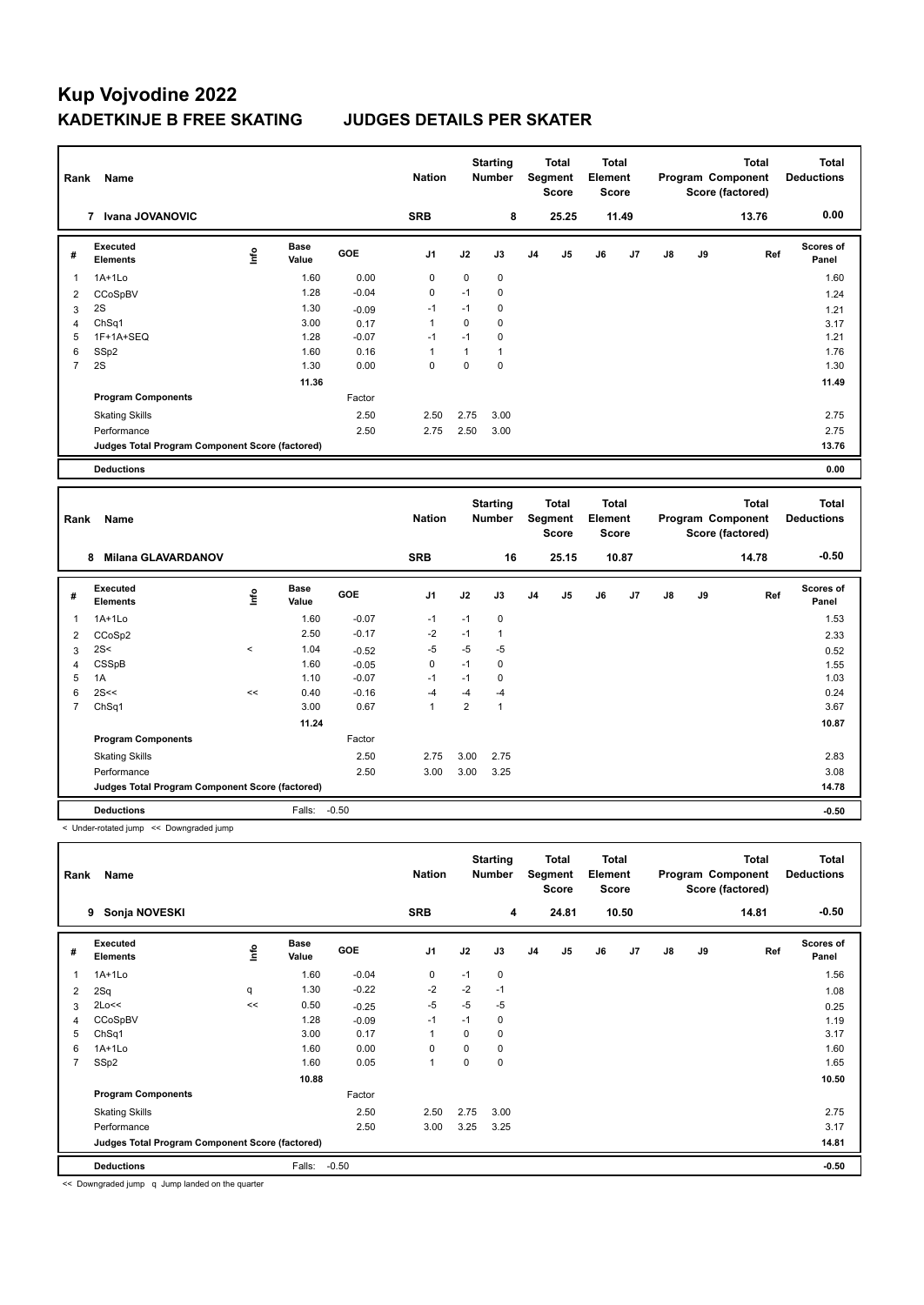| Rank           | Name                                            |             |                      |            | <b>Nation</b>  |          | <b>Starting</b><br><b>Number</b> |                | Total<br>Segment<br><b>Score</b> | <b>Total</b><br>Element<br><b>Score</b> |                |    |    | <b>Total</b><br>Program Component<br>Score (factored) | <b>Total</b><br><b>Deductions</b> |
|----------------|-------------------------------------------------|-------------|----------------------|------------|----------------|----------|----------------------------------|----------------|----------------------------------|-----------------------------------------|----------------|----|----|-------------------------------------------------------|-----------------------------------|
| 10             | <b>Masa RADULOVIC</b>                           |             |                      |            | <b>SRB</b>     |          | 15                               |                | 23.34                            |                                         | 9.78           |    |    | 13.56                                                 | 0.00                              |
| #              | Executed<br><b>Elements</b>                     | <u>lnfo</u> | <b>Base</b><br>Value | <b>GOE</b> | J <sub>1</sub> | J2       | J3                               | J <sub>4</sub> | J <sub>5</sub>                   | J6                                      | J <sub>7</sub> | J8 | J9 | Ref                                                   | <b>Scores of</b><br>Panel         |
| 1              | CCoSp1                                          |             | 2.00                 | $-0.07$    | $-1$           | $-1$     | $\mathbf{1}$                     |                |                                  |                                         |                |    |    |                                                       | 1.93                              |
| $\overline{2}$ | $1A+1Lo$                                        |             | 1.60                 | $-0.22$    | -3             | $-2$     | $-1$                             |                |                                  |                                         |                |    |    |                                                       | 1.38                              |
| 3              | 1F+1A+SEQ                                       |             | 1.28                 | $-0.18$    | $-3$           | $-2$     | 0                                |                |                                  |                                         |                |    |    |                                                       | 1.10                              |
| 4              | 2S<                                             | $\prec$     | 1.04                 | $-0.38$    | $-4$           | $-4$     | $-3$                             |                |                                  |                                         |                |    |    |                                                       | 0.66                              |
| 5              | 1Lz!                                            |             | 0.60                 | $-0.12$    | $-2$           | $-3$     | $-1$                             |                |                                  |                                         |                |    |    |                                                       | 0.48                              |
| 6              | CSSp1                                           |             | 1.90                 | 0.00       | 0              | 0        | 0                                |                |                                  |                                         |                |    |    |                                                       | 1.90                              |
| 7              | ChSq1                                           |             | 3.00                 | $-0.67$    | $\mathbf 0$    | $\Omega$ | $-4$                             |                |                                  |                                         |                |    |    |                                                       | 2.33                              |
|                |                                                 |             | 11.42                |            |                |          |                                  |                |                                  |                                         |                |    |    |                                                       | 9.78                              |
|                | <b>Program Components</b>                       |             |                      | Factor     |                |          |                                  |                |                                  |                                         |                |    |    |                                                       |                                   |
|                | <b>Skating Skills</b>                           |             |                      | 2.50       | 2.50           | 2.75     | 3.00                             |                |                                  |                                         |                |    |    |                                                       | 2.75                              |
|                | Performance                                     |             |                      | 2.50       | 2.50           | 2.75     | 2.75                             |                |                                  |                                         |                |    |    |                                                       | 2.67                              |
|                | Judges Total Program Component Score (factored) |             |                      |            |                |          |                                  |                |                                  |                                         |                |    |    |                                                       | 13.56                             |
|                | <b>Deductions</b>                               |             |                      |            |                |          |                                  |                |                                  |                                         |                |    |    |                                                       | 0.00                              |

< Under-rotated jump ! Not clear edge

| Rank           | Name                                            |         |                      |         | <b>Nation</b>  |      | <b>Starting</b><br><b>Number</b> |                | Total<br>Segment<br><b>Score</b> | <b>Total</b><br>Element<br>Score |                |               |    | <b>Total</b><br>Program Component<br>Score (factored) | Total<br><b>Deductions</b> |
|----------------|-------------------------------------------------|---------|----------------------|---------|----------------|------|----------------------------------|----------------|----------------------------------|----------------------------------|----------------|---------------|----|-------------------------------------------------------|----------------------------|
|                | <b>Olga NOVESKI</b><br>11                       |         |                      |         | <b>SRB</b>     |      | 13                               |                | 22.86                            |                                  | 9.60           |               |    | 13.76                                                 | $-0.50$                    |
| #              | <b>Executed</b><br><b>Elements</b>              | ١nf٥    | <b>Base</b><br>Value | GOE     | J <sub>1</sub> | J2   | J3                               | J <sub>4</sub> | J5                               | J6                               | J <sub>7</sub> | $\mathsf{J}8$ | J9 | Ref                                                   | Scores of<br>Panel         |
| 1              | $1A+1L0$                                        |         | 1.60                 | 0.00    | 0              | 0    | 0                                |                |                                  |                                  |                |               |    |                                                       | 1.60                       |
| 2              | 2S                                              |         | 1.30                 | $-0.09$ | $-1$           | 0    | $-1$                             |                |                                  |                                  |                |               |    |                                                       | 1.21                       |
| 3              | $Sp^*$                                          | $\star$ | 0.00                 | 0.00    |                |      |                                  |                |                                  |                                  |                |               |    |                                                       | 0.00                       |
| 4              | ChSq1                                           |         | 3.00                 | 0.33    | 1              | 0    |                                  |                |                                  |                                  |                |               |    |                                                       | 3.33                       |
| 5              | $2S+1T$                                         |         | 1.70                 | 0.00    | 0              | 0    | 0                                |                |                                  |                                  |                |               |    |                                                       | 1.70                       |
| 6              | 1A                                              |         | 1.10                 | $-0.55$ | $-5$           | $-5$ | $-5$                             |                |                                  |                                  |                |               |    |                                                       | 0.55                       |
| $\overline{7}$ | SSp1                                            |         | 1.30                 | $-0.09$ | 0              | 0    | $-2$                             |                |                                  |                                  |                |               |    |                                                       | 1.21                       |
|                |                                                 |         | 10.00                |         |                |      |                                  |                |                                  |                                  |                |               |    |                                                       | 9.60                       |
|                | <b>Program Components</b>                       |         |                      | Factor  |                |      |                                  |                |                                  |                                  |                |               |    |                                                       |                            |
|                | <b>Skating Skills</b>                           |         |                      | 2.50    | 3.00           | 3.00 | 2.25                             |                |                                  |                                  |                |               |    |                                                       | 2.75                       |
|                | Performance                                     |         |                      | 2.50    | 2.75           | 2.75 | 2.75                             |                |                                  |                                  |                |               |    |                                                       | 2.75                       |
|                | Judges Total Program Component Score (factored) |         |                      |         |                |      |                                  |                |                                  |                                  |                |               |    |                                                       | 13.76                      |
|                | <b>Deductions</b>                               |         | Falls:               | $-0.50$ |                |      |                                  |                |                                  |                                  |                |               |    |                                                       | $-0.50$                    |

\* Invalid element

| Rank           | Name                                            |      |                      |         | <b>Nation</b>  |          | <b>Starting</b><br><b>Number</b> |                | <b>Total</b><br>Segment<br><b>Score</b> | Total<br>Element<br><b>Score</b> |       |               |    | <b>Total</b><br>Program Component<br>Score (factored) | <b>Total</b><br><b>Deductions</b> |
|----------------|-------------------------------------------------|------|----------------------|---------|----------------|----------|----------------------------------|----------------|-----------------------------------------|----------------------------------|-------|---------------|----|-------------------------------------------------------|-----------------------------------|
| 12             | <b>Julija MUDRENOVIC</b>                        |      |                      |         | <b>SRB</b>     |          | 1                                |                | 22.51                                   |                                  | 10.31 |               |    | 12.70                                                 | $-0.50$                           |
| #              | Executed<br><b>Elements</b>                     | ١nf٥ | <b>Base</b><br>Value | GOE     | J <sub>1</sub> | J2       | J3                               | J <sub>4</sub> | J5                                      | J6                               | J7    | $\mathsf{J}8$ | J9 | Ref                                                   | <b>Scores of</b><br>Panel         |
|                | $2S+1Lo$                                        |      | 1.80                 | $-0.22$ | $-2$           | $-2$     | $-1$                             |                |                                         |                                  |       |               |    |                                                       | 1.58                              |
| 2              | CCoSp1V                                         |      | 1.50                 | $-0.20$ | $-2$           | $-1$     | $-1$                             |                |                                         |                                  |       |               |    |                                                       | 1.30                              |
| 3              | 1F                                              |      | 0.50                 | 0.00    | 0              | $\Omega$ | 0                                |                |                                         |                                  |       |               |    |                                                       | 0.50                              |
| $\overline{4}$ | 1A                                              |      | 1.10                 | $-0.55$ | $-5$           | $-5$     | $-5$                             |                |                                         |                                  |       |               |    |                                                       | 0.55                              |
| 5              | ChSq1                                           |      | 3.00                 | 0.00    | 0              | 0        | 0                                |                |                                         |                                  |       |               |    |                                                       | 3.00                              |
| 6              | 2Sq                                             | q    | 1.30                 | $-0.22$ | $-2$           | $-2$     | $-1$                             |                |                                         |                                  |       |               |    |                                                       | 1.08                              |
| 7              | CSSp2                                           |      | 2.30                 | 0.00    | 0              | 0        | 0                                |                |                                         |                                  |       |               |    |                                                       | 2.30                              |
|                |                                                 |      | 11.50                |         |                |          |                                  |                |                                         |                                  |       |               |    |                                                       | 10.31                             |
|                | <b>Program Components</b>                       |      |                      | Factor  |                |          |                                  |                |                                         |                                  |       |               |    |                                                       |                                   |
|                | <b>Skating Skills</b>                           |      |                      | 2.50    | 2.50           | 2.50     | 2.50                             |                |                                         |                                  |       |               |    |                                                       | 2.50                              |
|                | Performance                                     |      |                      | 2.50    | 2.75           | 2.50     | 2.50                             |                |                                         |                                  |       |               |    |                                                       | 2.58                              |
|                | Judges Total Program Component Score (factored) |      |                      |         |                |          |                                  |                |                                         |                                  |       |               |    |                                                       | 12.70                             |
|                | <b>Deductions</b>                               |      | Falls:               | $-0.50$ |                |          |                                  |                |                                         |                                  |       |               |    |                                                       | $-0.50$                           |

q Jump landed on the quarter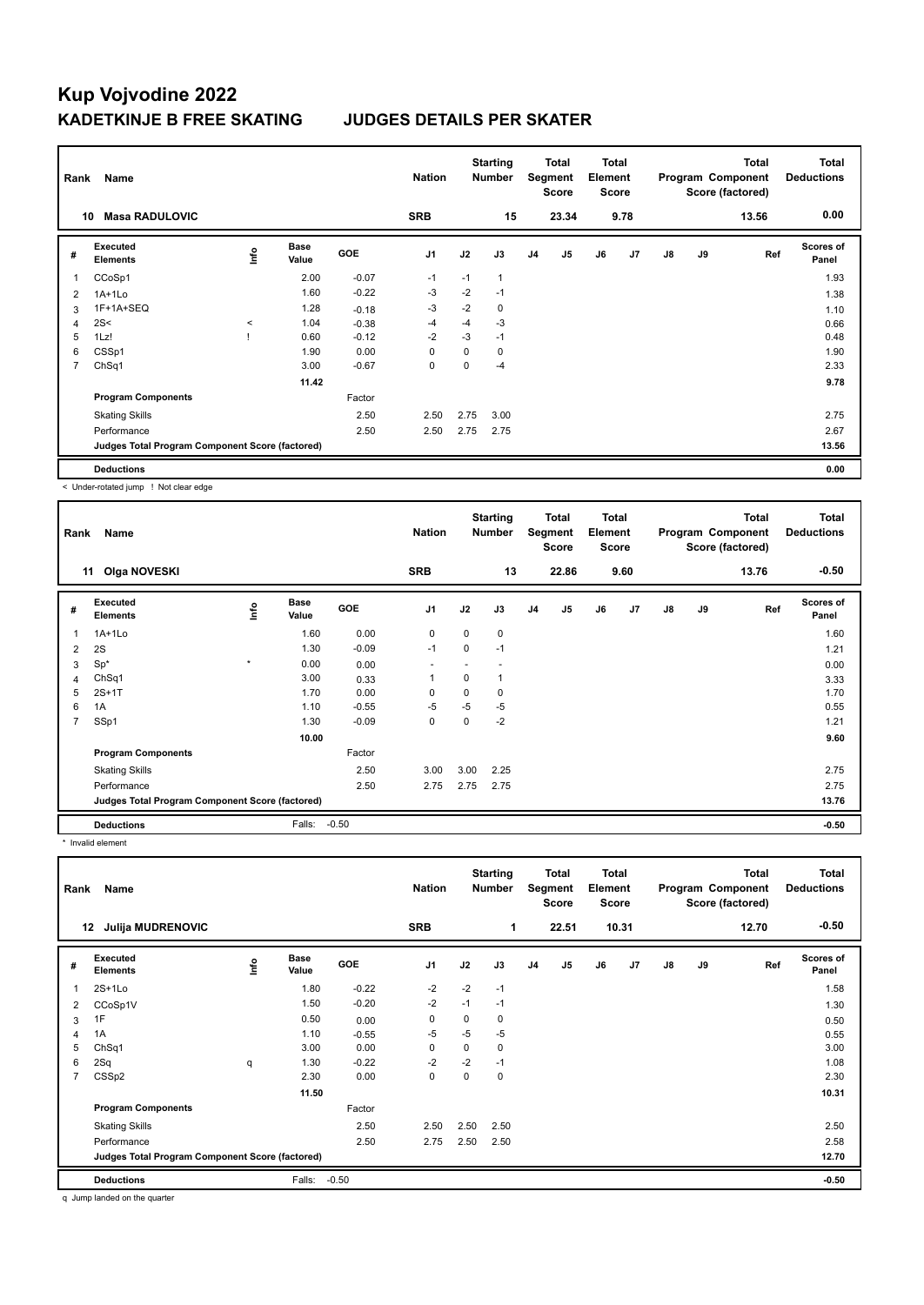| Rank           | Name                                            |         |                      |            | <b>Nation</b>  |          | <b>Starting</b><br><b>Number</b> |                | Total<br>Segment<br><b>Score</b> | <b>Total</b><br>Element<br><b>Score</b> |      |    |    | <b>Total</b><br>Program Component<br>Score (factored) | <b>Total</b><br><b>Deductions</b> |
|----------------|-------------------------------------------------|---------|----------------------|------------|----------------|----------|----------------------------------|----------------|----------------------------------|-----------------------------------------|------|----|----|-------------------------------------------------------|-----------------------------------|
|                | Dora TRIFU<br>13                                |         |                      |            | <b>SRB</b>     |          | 14                               |                | 22.13                            |                                         | 9.93 |    |    | 12.70                                                 | $-0.50$                           |
| #              | Executed<br><b>Elements</b>                     | ۴       | <b>Base</b><br>Value | <b>GOE</b> | J <sub>1</sub> | J2       | J3                               | J <sub>4</sub> | J <sub>5</sub>                   | J6                                      | J7   | J8 | J9 | Ref                                                   | <b>Scores of</b><br>Panel         |
| 1              | $1A+1Lo$                                        |         | 1.60                 | $-0.04$    | $-1$           | $\Omega$ | $\mathbf 0$                      |                |                                  |                                         |      |    |    |                                                       | 1.56                              |
| $\overline{2}$ | 2S+SEQ+1T*                                      | $\star$ | 1.04                 | $-0.39$    | -3             | $-4$     | $-2$                             |                |                                  |                                         |      |    |    |                                                       | 0.65                              |
| 3              | CCoSp1                                          |         | 2.00                 | 0.00       | 0              | 0        | 0                                |                |                                  |                                         |      |    |    |                                                       | 2.00                              |
| 4              | ChSq1                                           |         | 3.00                 | 0.17       | 0              | 1        | 0                                |                |                                  |                                         |      |    |    |                                                       | 3.17                              |
| 5              | 1A                                              |         | 1.10                 | $-0.15$    | $-2$           | $-2$     | 0                                |                |                                  |                                         |      |    |    |                                                       | 0.95                              |
| 6              | 2S                                              |         | 1.30                 | $-0.65$    | $-5$           | $-5$     | $-5$                             |                |                                  |                                         |      |    |    |                                                       | 0.65                              |
| $\overline{7}$ | SSpB                                            |         | 1.10                 | $-0.15$    | $-1$           | $-2$     | $-1$                             |                |                                  |                                         |      |    |    |                                                       | 0.95                              |
|                |                                                 |         | 11.14                |            |                |          |                                  |                |                                  |                                         |      |    |    |                                                       | 9.93                              |
|                | <b>Program Components</b>                       |         |                      | Factor     |                |          |                                  |                |                                  |                                         |      |    |    |                                                       |                                   |
|                | <b>Skating Skills</b>                           |         |                      | 2.50       | 2.25           | 2.50     | 2.75                             |                |                                  |                                         |      |    |    |                                                       | 2.50                              |
|                | Performance                                     |         |                      | 2.50       | 2.50           | 2.75     | 2.50                             |                |                                  |                                         |      |    |    |                                                       | 2.58                              |
|                | Judges Total Program Component Score (factored) |         |                      |            |                |          |                                  |                |                                  |                                         |      |    |    |                                                       | 12.70                             |
|                | <b>Deductions</b>                               |         | Falls:               | $-0.50$    |                |          |                                  |                |                                  |                                         |      |    |    |                                                       | $-0.50$                           |

\* Invalid element

| Rank           | Name                                            |      |                      |            | <b>Nation</b>  |          | <b>Starting</b><br>Number |                | <b>Total</b><br>Segment<br><b>Score</b> | <b>Total</b><br>Element<br><b>Score</b> |      |               |    | <b>Total</b><br>Program Component<br>Score (factored) | <b>Total</b><br><b>Deductions</b> |
|----------------|-------------------------------------------------|------|----------------------|------------|----------------|----------|---------------------------|----------------|-----------------------------------------|-----------------------------------------|------|---------------|----|-------------------------------------------------------|-----------------------------------|
| 14             | <b>Mila SAVIC</b>                               |      |                      |            | <b>SRB</b>     |          | 10                        |                | 20.66                                   |                                         | 8.86 |               |    | 12.30                                                 | $-0.50$                           |
| #              | <b>Executed</b><br><b>Elements</b>              | ١nfo | <b>Base</b><br>Value | <b>GOE</b> | J <sub>1</sub> | J2       | J3                        | J <sub>4</sub> | J5                                      | J6                                      | J7   | $\mathsf{J}8$ | J9 | Ref                                                   | <b>Scores of</b><br>Panel         |
| 1              | $1A+1L0$                                        |      | 1.60                 | $-0.04$    | 0              | $-1$     | 0                         |                |                                         |                                         |      |               |    |                                                       | 1.56                              |
| $\overline{2}$ | 2Sq                                             | q    | 1.30                 | $-0.65$    | $-5$           | $-5$     | $-5$                      |                |                                         |                                         |      |               |    |                                                       | 0.65                              |
| 3              | CCoSpBV                                         |      | 1.28                 | $-0.26$    | -3             | $-2$     | $-1$                      |                |                                         |                                         |      |               |    |                                                       | 1.02                              |
| 4              | 2Lo<<                                           | <<   | 0.50                 | $-0.25$    | $-5$           | $-5$     | $-5$                      |                |                                         |                                         |      |               |    |                                                       | 0.25                              |
| 5              | ChSq1                                           |      | 3.00                 | $-0.17$    | $\mathbf 0$    | 0        | $-1$                      |                |                                         |                                         |      |               |    |                                                       | 2.83                              |
| 6              | $1A+1L0$                                        |      | 1.60                 | $-0.11$    | $-1$           | $-1$     | $-1$                      |                |                                         |                                         |      |               |    |                                                       | 1.49                              |
| $\overline{7}$ | SSpB                                            |      | 1.10                 | $-0.04$    | 0              | $\Omega$ | $-1$                      |                |                                         |                                         |      |               |    |                                                       | 1.06                              |
|                |                                                 |      | 10.38                |            |                |          |                           |                |                                         |                                         |      |               |    |                                                       | 8.86                              |
|                | <b>Program Components</b>                       |      |                      | Factor     |                |          |                           |                |                                         |                                         |      |               |    |                                                       |                                   |
|                | <b>Skating Skills</b>                           |      |                      | 2.50       | 2.25           | 2.50     | 2.50                      |                |                                         |                                         |      |               |    |                                                       | 2.42                              |
|                | Performance                                     |      |                      | 2.50       | 2.50           | 2.50     | 2.50                      |                |                                         |                                         |      |               |    |                                                       | 2.50                              |
|                | Judges Total Program Component Score (factored) |      |                      |            |                |          |                           |                |                                         |                                         |      |               |    |                                                       | 12.30                             |
|                | <b>Deductions</b>                               |      | Falls:               | $-0.50$    |                |          |                           |                |                                         |                                         |      |               |    |                                                       | $-0.50$                           |

<< Downgraded jump q Jump landed on the quarter

| Rank                         | Name                                            |         |                      |         | <b>Nation</b>  |      | <b>Starting</b><br><b>Number</b> |                | <b>Total</b><br>Segment<br><b>Score</b> | <b>Total</b><br>Element<br><b>Score</b> |      |    |    | <b>Total</b><br>Program Component<br>Score (factored) | <b>Total</b><br><b>Deductions</b> |
|------------------------------|-------------------------------------------------|---------|----------------------|---------|----------------|------|----------------------------------|----------------|-----------------------------------------|-----------------------------------------|------|----|----|-------------------------------------------------------|-----------------------------------|
| Iman BAJRAMOVIC-HERGIC<br>15 |                                                 |         |                      |         | BIH            |      | 18                               |                | 20.28                                   |                                         | 8.28 |    |    | 12.50                                                 | $-0.50$                           |
| #                            | Executed<br><b>Elements</b>                     | ١nf٥    | <b>Base</b><br>Value | GOE     | J <sub>1</sub> | J2   | J3                               | J <sub>4</sub> | J5                                      | J6                                      | J7   | J8 | J9 | Ref                                                   | Scores of<br>Panel                |
| 1                            | 2S<                                             | $\prec$ | 1.04                 | $-0.52$ | $-5$           | $-5$ | $-5$                             |                |                                         |                                         |      |    |    |                                                       | 0.52                              |
| $\overline{2}$               | 1Lz+1Aq+SEQ                                     | q       | 1.36                 | $-0.33$ | $-3$           | $-4$ | $-2$                             |                |                                         |                                         |      |    |    |                                                       | 1.03                              |
| 3                            | SSp1                                            |         | 1.30                 | 0.00    | $\mathbf 0$    | 0    | 0                                |                |                                         |                                         |      |    |    |                                                       | 1.30                              |
| 4                            | ChSq1                                           |         | 3.00                 | $-0.50$ | $-1$           | $-1$ | $-1$                             |                |                                         |                                         |      |    |    |                                                       | 2.50                              |
| 5                            | 1A                                              |         | 1.10                 | $-0.18$ | $-2$           | $-2$ | $-1$                             |                |                                         |                                         |      |    |    |                                                       | 0.92                              |
| 6                            | 1Lz                                             |         | 0.60                 | $-0.06$ | $-1$           | $-1$ | $-1$                             |                |                                         |                                         |      |    |    |                                                       | 0.54                              |
| 7                            | CCoSpB                                          |         | 1.70                 | $-0.23$ | $-2$           | $-2$ | 0                                |                |                                         |                                         |      |    |    |                                                       | 1.47                              |
|                              |                                                 |         | 10.10                |         |                |      |                                  |                |                                         |                                         |      |    |    |                                                       | 8.28                              |
|                              | <b>Program Components</b>                       |         |                      | Factor  |                |      |                                  |                |                                         |                                         |      |    |    |                                                       |                                   |
|                              | <b>Skating Skills</b>                           |         |                      | 2.50    | 2.25           | 2.50 | 2.50                             |                |                                         |                                         |      |    |    |                                                       | 2.42                              |
|                              | Performance                                     |         |                      | 2.50    | 2.75           | 2.50 | 2.50                             |                |                                         |                                         |      |    |    |                                                       | 2.58                              |
|                              | Judges Total Program Component Score (factored) |         |                      |         |                |      |                                  |                |                                         |                                         |      |    |    |                                                       | 12.50                             |
|                              | <b>Deductions</b>                               |         | Falls:               | $-0.50$ |                |      |                                  |                |                                         |                                         |      |    |    |                                                       | $-0.50$                           |

< Under-rotated jump q Jump landed on the quarter